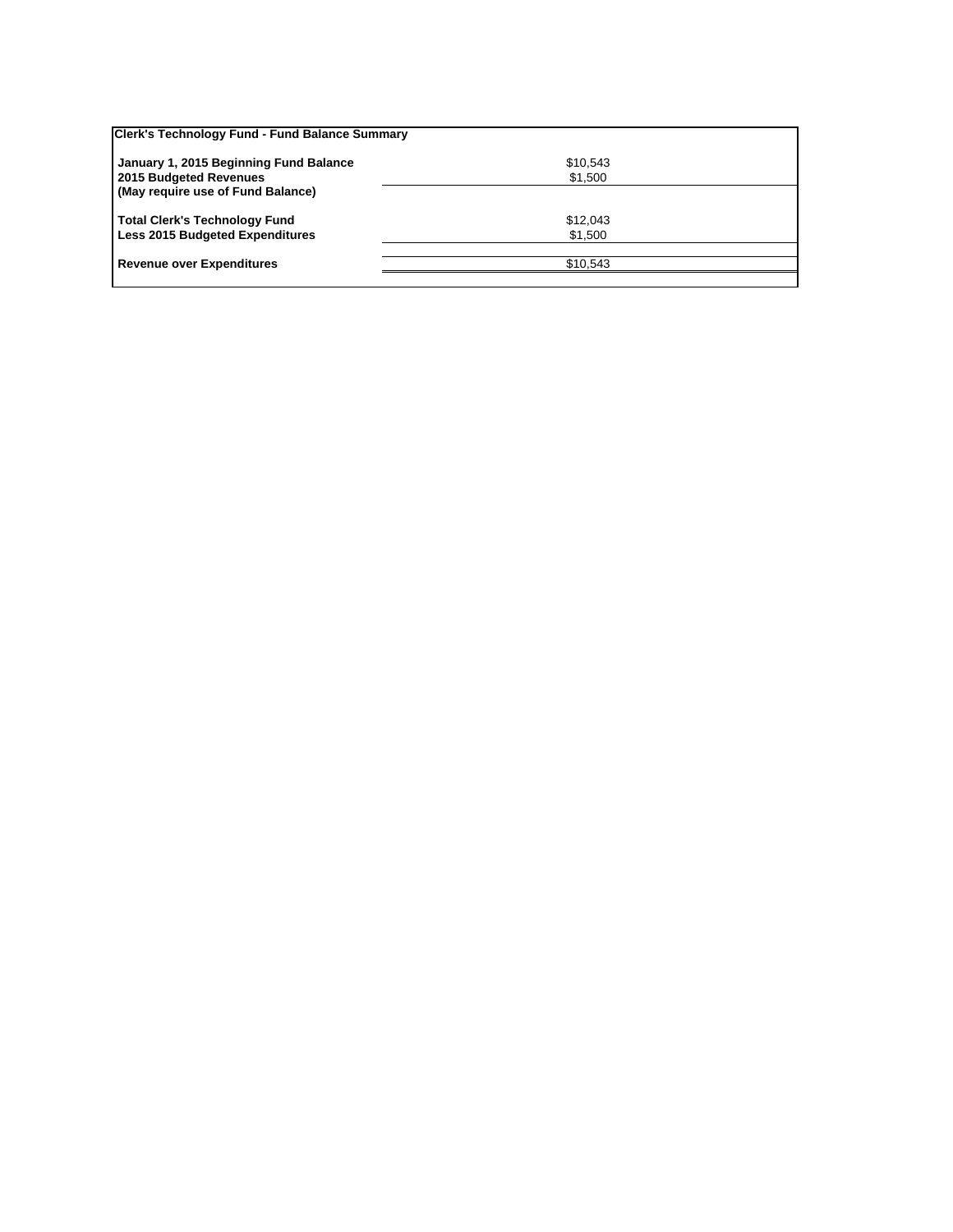1-21-2015 01:11 PM

## 00 RAY COUNTY REVENUE & EXPENSE REPORT - UNAUDITED

## AS OP: JANUARY 1ST, 2015

## <sup>710</sup> CLERX/RECORDER TECH

FINANCIAL SUMMARY

|                       | <b>CURRENT</b><br><b>BUDGET</b> | <b>CURRENT</b><br>PERIOD | YEAR TO DATE<br><b>ACTUAL</b> | <b>BUDGET</b><br><b>BALANCE</b> | % OF<br><b>BUDGET</b> |
|-----------------------|---------------------------------|--------------------------|-------------------------------|---------------------------------|-----------------------|
| REVENUE SUMMARY       |                                 |                          |                               |                                 |                       |
| OTHER ADMINISTRATION  | 1,500.00                        | 0.00                     | 0.00                          | 1,500.00                        | 0.00                  |
| <b>TOTAL REVENUES</b> | 1,500.00                        | 0.00                     | 0.00                          | 1,500.00                        | 0.00<br>              |
| EXPENDITURE SUMMARY   |                                 |                          |                               |                                 |                       |
| OTHER ADMINISTRATION  | 1,500.00                        | 0.00                     | 0.00                          | 1,500.00                        | 0.00                  |
| TOTAL EXPENDITURES    | 1,500.00                        | 0.00                     | 0.00                          | 1,500.00                        | 0.00                  |
|                       |                                 |                          |                               |                                 | -----                 |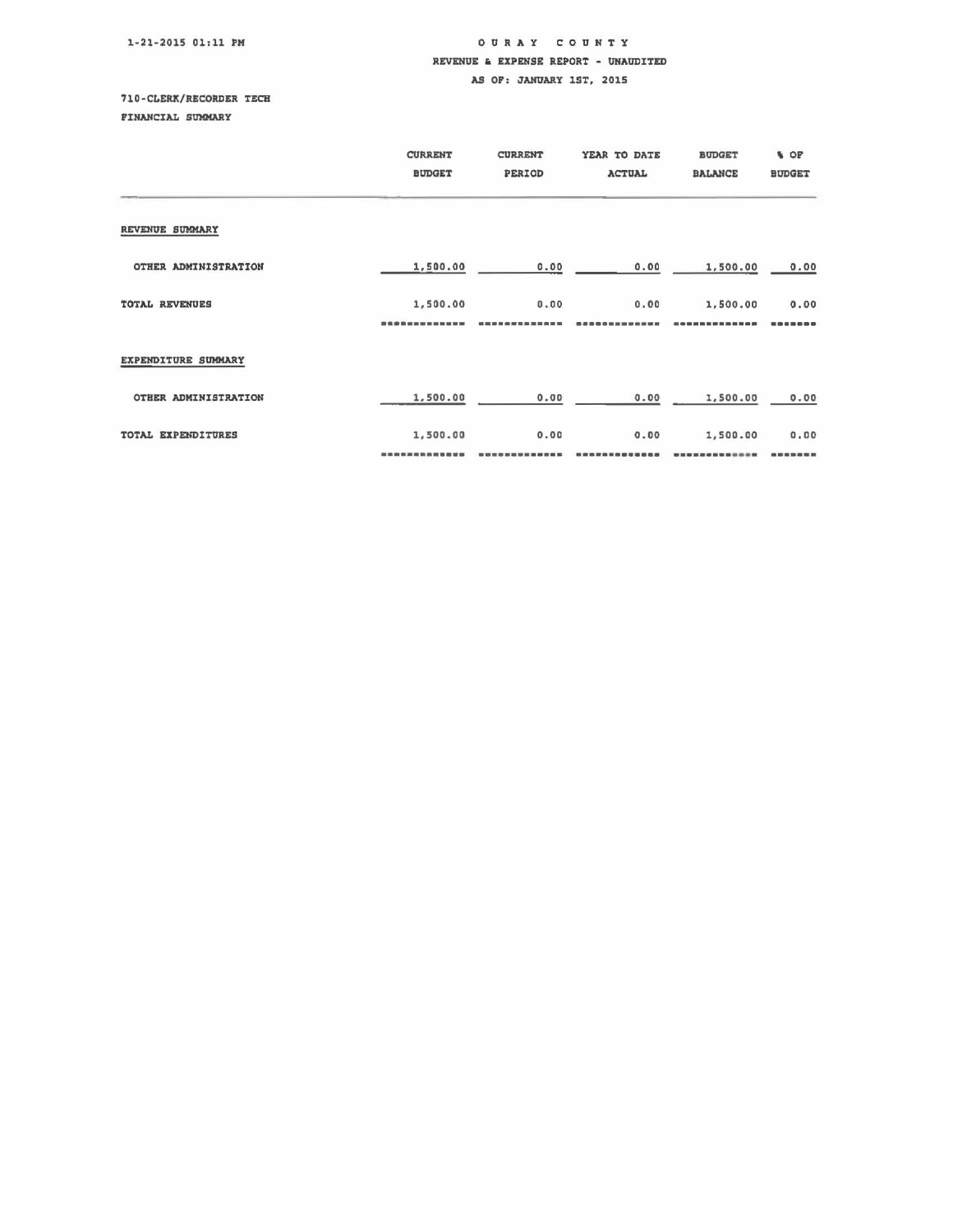| 1-21-2015 01:10 PM                  | OURAY<br>COUNTY<br><b>BUDGET REPORT</b> |                                                                               |                 | PAGE:<br>-1    |
|-------------------------------------|-----------------------------------------|-------------------------------------------------------------------------------|-----------------|----------------|
|                                     |                                         | AS OF: JANUARY 1ST. 2015                                                      |                 |                |
| 710-CLERK/RECORDER TECH             |                                         |                                                                               |                 |                |
| <b>REVENUES</b>                     |                                         |                                                                               |                 |                |
|                                     | 2013                                    | 2014                                                                          | 2014            | 2015           |
|                                     | <b>ACTUAL</b>                           | <b>BUDGET</b>                                                                 | <b>ACTUAL</b>   | <b>BUDGET</b>  |
| OTHER ADMINISTRATION                |                                         |                                                                               |                 |                |
| REIMBURSEMENT                       |                                         |                                                                               |                 |                |
| TOTAL                               |                                         |                                                                               |                 |                |
| <b>FEES</b>                         |                                         |                                                                               |                 |                |
| 000-6900 SURCHARGE REVENUE-CLERK    | 2,078.00                                | 1,500.00                                                                      | 1,647.00        | 1,500.00       |
| TOTAL FEES                          | 2,078.00                                | 1.500.00                                                                      | 1,647.00        | 1,500.00       |
| OTHER SOURCES/USES                  |                                         |                                                                               |                 |                |
| 000-6991 FUND BALANCE               | 1,294.18                                | 0.00                                                                          | 819.36          | 0.00           |
| TOTAL OTHER SOURCES/USES            | 1,294.18                                | 0.00                                                                          | 819.36          | 0.00           |
| TOTAL OTHER ADMINISTRATION          | 3,372.18                                | 1,500.00                                                                      | 2,466.36        | 1,500.00       |
|                                     | ---------------                         |                                                                               |                 |                |
| <b>TOTAL REVENUES</b><br>***<br>*** | 3,372.18                                | 1,500.00                                                                      | 2,466.36        | 1,500.00       |
|                                     | --------------                          | \$4,000 for \$4,000 for \$40 for \$40 for \$40 for \$40 for \$40 for \$40 for | --------------- | -------------- |